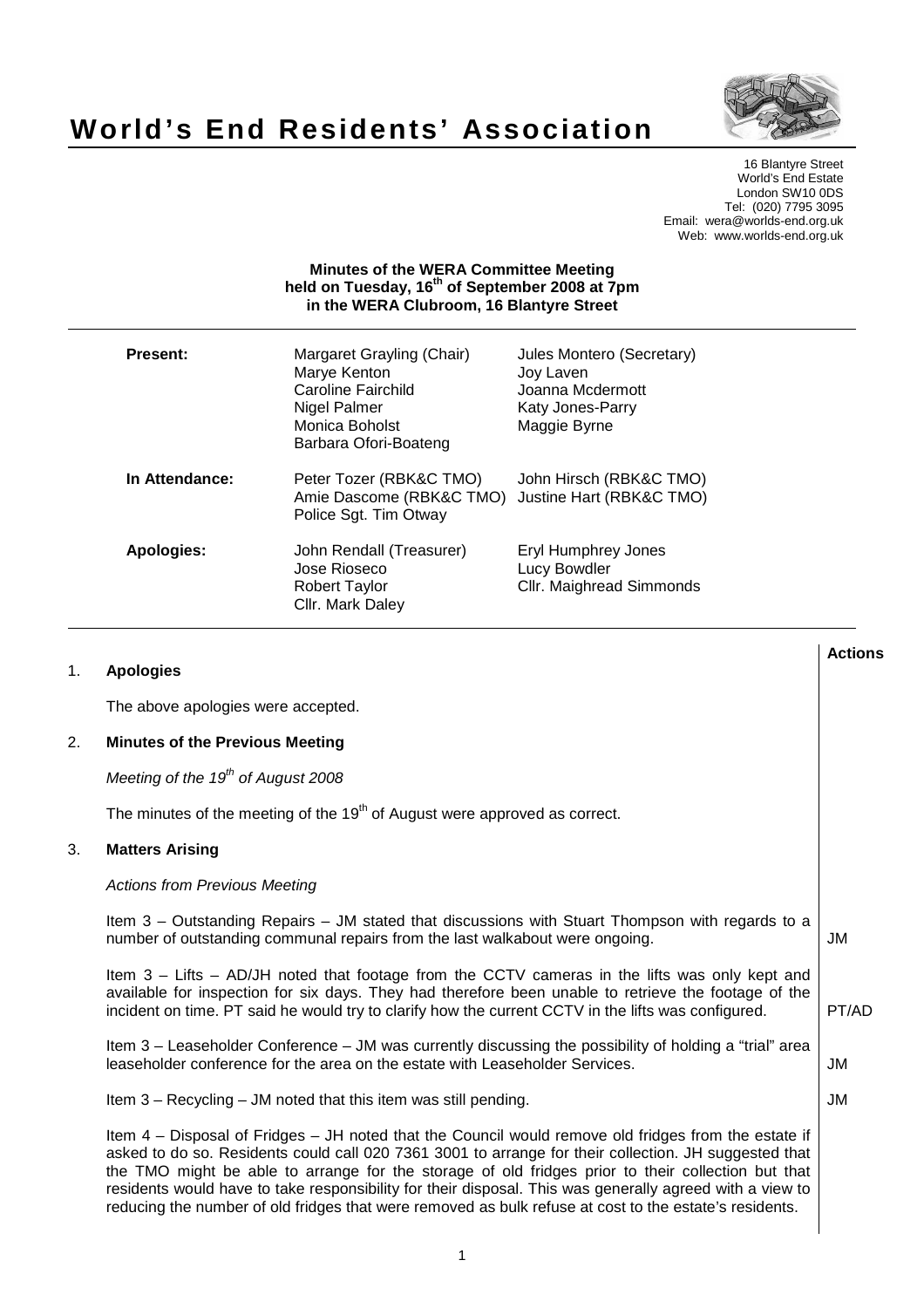|    | Item 4 – Lift Lobby Deep Cleans – JH was in the process of arranging for a deep clean of one of the<br>lift lobbies. This was expected to take place some time after the 29 <sup>th</sup> of September and would be<br>signed off by a WERA rep. JM said he would attend on behalf of WERA.                                                                                                                                                                                                                                                                                                                                                                                                                                            | JH/JM |
|----|----------------------------------------------------------------------------------------------------------------------------------------------------------------------------------------------------------------------------------------------------------------------------------------------------------------------------------------------------------------------------------------------------------------------------------------------------------------------------------------------------------------------------------------------------------------------------------------------------------------------------------------------------------------------------------------------------------------------------------------|-------|
|    | Item 4 – Pigeon Control Measures – JM said he had not heard back from Cllr. Simmonds as to<br>whether or not any funding might be available from the old WCI fund for pigeon control measures. It<br>was suggested that if WCI funds were not available that funding be obtained from the ARB.                                                                                                                                                                                                                                                                                                                                                                                                                                         | JM    |
|    | Item $4 -$ Cleaning $-$ See below.                                                                                                                                                                                                                                                                                                                                                                                                                                                                                                                                                                                                                                                                                                     |       |
|    | Item 6 – Use of WERA Clubroom – JM had contacted/informed/notified all of the groups concerned.                                                                                                                                                                                                                                                                                                                                                                                                                                                                                                                                                                                                                                        |       |
|    | Item $9$ – Edith Yard Incident – TO stated that a 33-year old man had been arrested following two<br>incidents of racial harassment in Edith Yard.                                                                                                                                                                                                                                                                                                                                                                                                                                                                                                                                                                                     |       |
|    | <b>Matters Arising</b>                                                                                                                                                                                                                                                                                                                                                                                                                                                                                                                                                                                                                                                                                                                 |       |
|    | Flashpoint – JM had arranged a meeting with the relevant Council staff with regards to the<br>management and operation of Flashpoint. The meeting was scheduled to take place at 7pm on the<br>22 <sup>nd</sup> of September, in the WERA clubroom. AD said she would try to attend.                                                                                                                                                                                                                                                                                                                                                                                                                                                   | All   |
|    | Parking on the Piazza - JM noted that the issue of contractors parking their vehicles had been brought<br>to the attention of Cllr. Simmonds who had ensured that the Council's Traffic Wardens were made<br>aware that parking on the Piazza was not acceptable and that anyone doing so should be fined. It was<br>generally felt that the problem had subsequently reduced.                                                                                                                                                                                                                                                                                                                                                         |       |
| 4. | <b>Estate Security</b>                                                                                                                                                                                                                                                                                                                                                                                                                                                                                                                                                                                                                                                                                                                 |       |
|    | A paper was distributed to the meeting.                                                                                                                                                                                                                                                                                                                                                                                                                                                                                                                                                                                                                                                                                                |       |
|    | PT described the current financial situation – there was no capital budget set aside for security works<br>on World's End or elsewhere. However, he intended to present a costed proposal for security works<br>on World's End to the TMO's Property Management Committee with a view to having funding for these<br>works approved and the works carried out in the near future (i.e. within the year).                                                                                                                                                                                                                                                                                                                               |       |
|    | The meeting identified CCTV as a priority and quickly went through possible camera locations. PT<br>took note of the suggestions. It was generally agreed that CCTV should be used to cover the block<br>entrances, the large lift lobbies, the lifts and the car park. The existing system would need to be<br>upgraded to bring it into line, capability-wise, with the CCTV deployed in the estate's lifts. It was noted<br>that it would be difficult to deploy CCTV on the walkways as the cameras would be extremely<br>exposed. JM and NP also noted that any cameras in the walkways might prove intrusive to residents<br>as they would be sited in close proximity to homes and privacy concerns had previously been raised. |       |
|    | It was noted that any CCTV system would not be actively monitored - it would only record and footage<br>would need to be checked "after the event" as and when required, although the "live feed" would be<br>available. Recorded footage was expected to be available for 28 days. Housing Management would<br>be responsible for examining and retrieving the CCTV footage of any incidents and passing it on to the<br>Police as necessary. Members emphasised the need for all of the existing CCTV systems to be<br>integrated and easily accessible from the Concierge, and possibly the Blantyre Centre office as well.                                                                                                         |       |
|    | It was suggested that CCTV could be deployed to cover World's End Piazza/Place. TO noted that a<br>number of incidents in the area had been reported to the Police and that CCTV coverage would prove<br>useful. Cameras covering Blantyre Street were also suggested. Both of these suggestions had the<br>general support of the meeting. There was also some suggestion that pan-and-tilt cameras might be<br>deployed in open areas such as the gardens. These were considered a lower priority.                                                                                                                                                                                                                                   |       |

TO and AD noted a number of works that were already underway in relation to the existing CCTV systems – the cameras in the car park were being brought back into service to cover the vehicle and pedestrian entrances and that the lift cameras were expected to be remotely accessible from the Blantyre Centre shortly. PT would provide WERA with a summary update of these works.

PT asked whether the estate's residents should be briefed on the new/modified security proposals. After some discussion it was agreed that this should be done once funding for the works had been secured and there was a strong possibility that the works would be implemented. It was also agreed that the TMO's Resident Involvement team assist in notifying and consulting the estate's residents.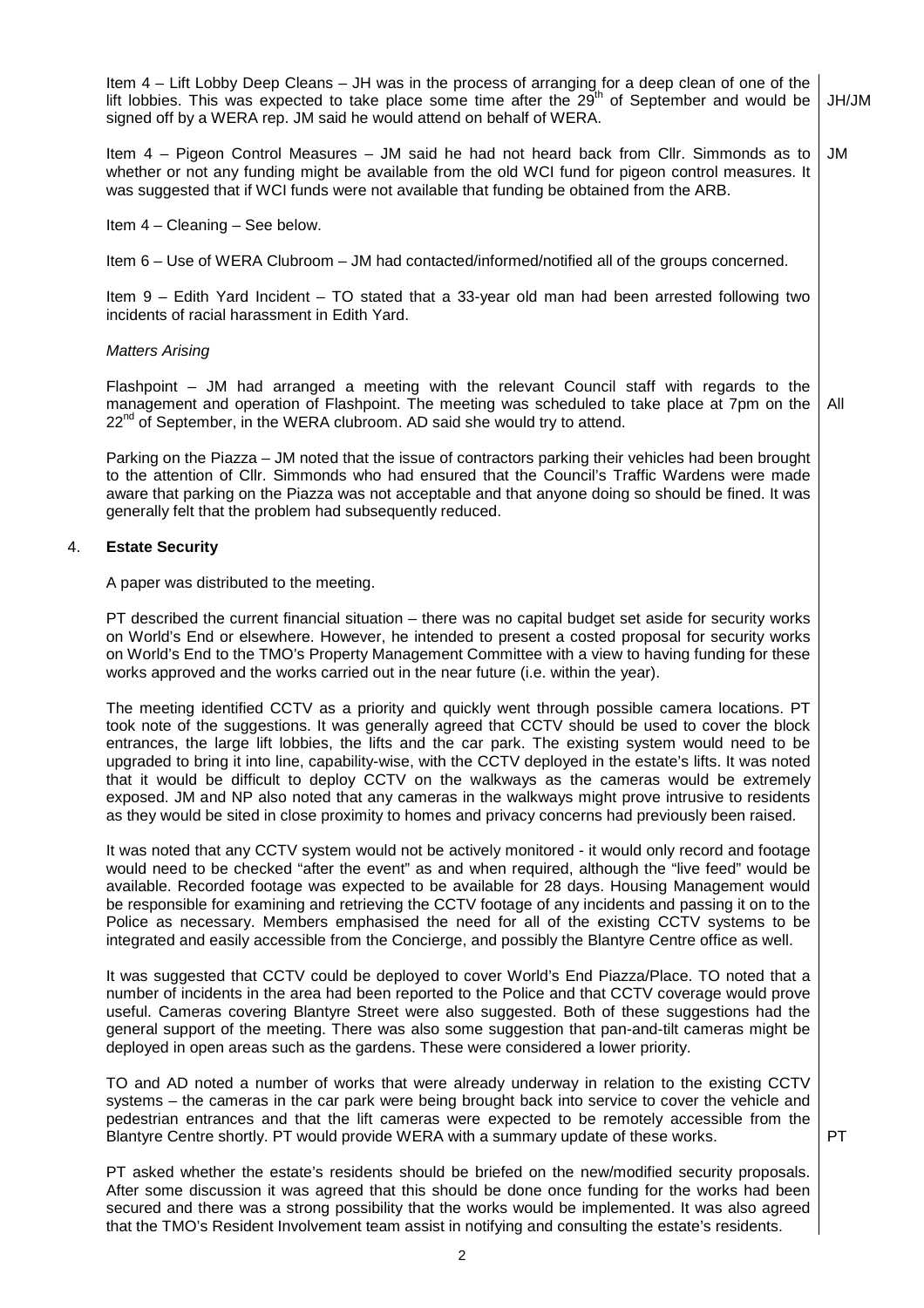PT would be putting together a formal proposal shortly and would provide WERA with a copy once it was ready. PT and JH were thanked for attending the meeting and then left.  $\boxed{PT}$ 

## 5. **Estate Management**

#### Blantyre Centre / Area Management

AD stated that there had been a recent change of plan with regards to the refurbishment of the Blantyre Centre. The new proposals were cheaper and easier to implement had now been finalised, the budget approved and tenders from contractors were due shortly. The proposals included the provision of a secure, private interview room and an improved counter/reception area in the Blantyre Centre. In addition, the old estate office was to be tidied up and brought back into service.

AD also noted that the Neighbourhood Officer for the Cremorne Estate had been posted to the North of the Borough. The TMO were in the process of recruiting a permanent replacement although temporary staff might be used to fill the post. AD also noted that the process of identifying a replacement for JH during her maternity leave was also underway.

#### **Cleaning**

JH provided the meeting with an update on a number of issues that had been noted during the recent walkabout and brought to the attention of OCS. These included:

- Cleaning of columns at ground floor level.
- Removal of graffiti.
- Cleaning of rubbish chutes.
- Inspection and subsequent removal of dumped rubbish and other items.
- Regular cleaning of light fittings.
- Regular cleaning of railings.
- Regular cleaning of windows and ledges in stairwells.
- Regular cleaning of windows in lift lobbies (e.g. large windows in Greaves Tower).

OCS had stated that they believed that a number of these issues (e.g. cleaning of columns at ground floor level) were not included in the cleaning schedule and that a number of other issues (e.g. poor window and ledge cleaning in the tower stairwells) were not due to omissions on their part but "other factors". Several members stated that they believed that the OCS contract and staff needed much closer monitoring and that post-inspections should be carried out whenever possible and before communal areas were allowed to deteriorate noticeably.

Following previous concerns that OCS appeared to be removing very large amounts of graffiti from communal areas at significant cost it was suggested that they should take photos of any graffiti they removed to help confirm that the work had been necessary and dealt with appropriately.

JH stated that the deep cleaning of the deep lobbies was expected to be carried out during the week commencing the 29<sup>th</sup> of September. WERA would be asked to sign off the deep clean. JM would attend, confirm that the cleaning was carried out, and sign it off if acceptable (see above).

JH stated that the cleaning carried out in the estate's car park was limited to a litter pick. It was suggested that OCS should also remove any dumped rubbish from the car park (e.g. car batteries). JH confirmed they had now been instructed to do so.

JH stated that OCS had stated that the estate's walkways were cleaned approximately every two weeks in a round-robin fashion. JM suggested that OCS produce a list of completed walkway cleans and an approximate schedule of upcoming cleans so that WERA might verify that the walkways had been cleaned. This would help the TMO and WERA address queries and concerns from residents.

JH stated that she did not know when the electronic monitoring scheme that had been proposed by OCS earlier in the year was expected to come into use on World's End.

## Communal Repairs

JH noted that Stuart Thompson had offered to attend a WERA meeting to discuss communal repairs. It was suggested that this be arranged once the outstanding communal repair issues that had been identified on the last walkabout had been addressed.

JH/JM